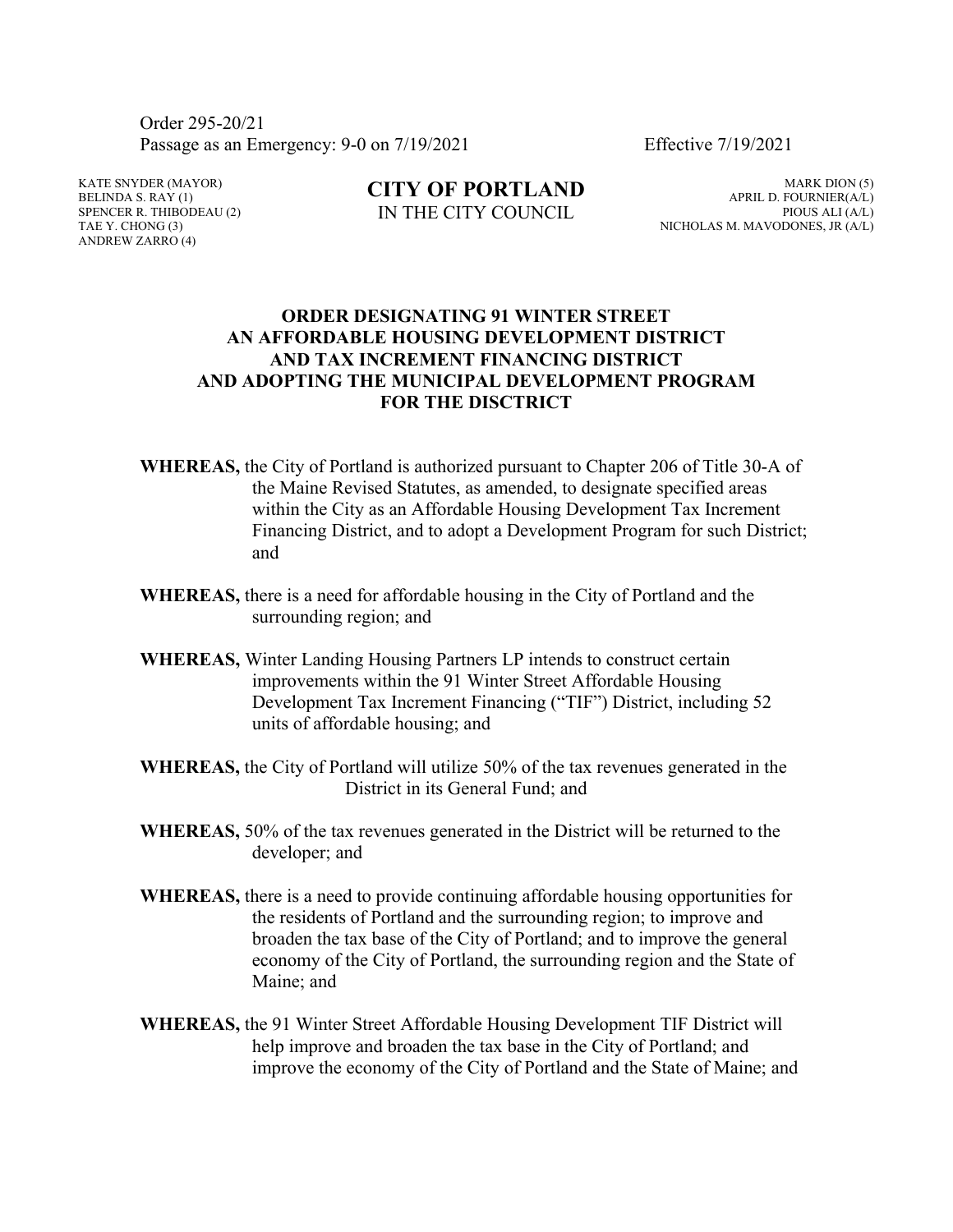- **WHEREAS,** there is a need to provide continuing affordable housing opportunities for the citizens of Portland and the surrounding region; to improve and broaden the tax base of the City of Portland; and to improve the general economy of the City of Portland, the surrounding region and the State of Maine; and
- **WHEREAS,** the City has held a public hearing on the question of establishing the District in accordance with the requirements of 30-A M.R.S.A. § 5223, upon at least ten (10) days prior notice published in a newspaper of general circulation within the City; and
- **WHEREAS,** the City desires to designate the 91 Winter Street Affordable Housing Development and Tax Increment Financing District and adopt a Development Program for such District; and
- **WHEREAS**, the City Council has considered the comments provided at the public hearing, both for and against the designation of the 91 Winter Street Affordable Housing Development TIF District, if any; and
- **WHEREAS,** it is expected that approval will be sought and obtained from the Maine State Housing Authority, approving the designation of the 91 Winter Street Affordable Housing Development TIF District and Development Program for the District;

## **NOW THEREFORE BE IT HEREBY ORDERED BY THE CITY COUNCIL AS FOLLOWS:**

That, under and pursuant to the provisions of Title 30-A, Chapter 206, Subchapter 3 of the Maine Revised Statutes as amended, the development program and financial plan entitled "91 Winter Street Affordable Housing Development District" as presented to this meeting and a copy of which is hereby incorporated herein by reference and as part of the minutes of this meeting, is hereby approved in substantially the form as presented as the Development Program for the District and for the reasons set forth therein, the City, after considering whether the District and the Development Program will contribute to the expansion of affordable housing opportunities within the City and to the betterment of the health, welfare or safety of the inhabitants of the City and whether any detriment to any existing property interest in the City, finds and determines that: designation of the District and pursuit of the Development Program will make a contribution to the expansion of affordable housing opportunities within the City and the betterment of the health, welfare or safety of its inhabitants, constituting good and valid public purposes and any adverse economic effect on or detriment to any existing property interests is outweighed by the contribution made by the District and the Development Program to the availability of affordable housing within the City and to the